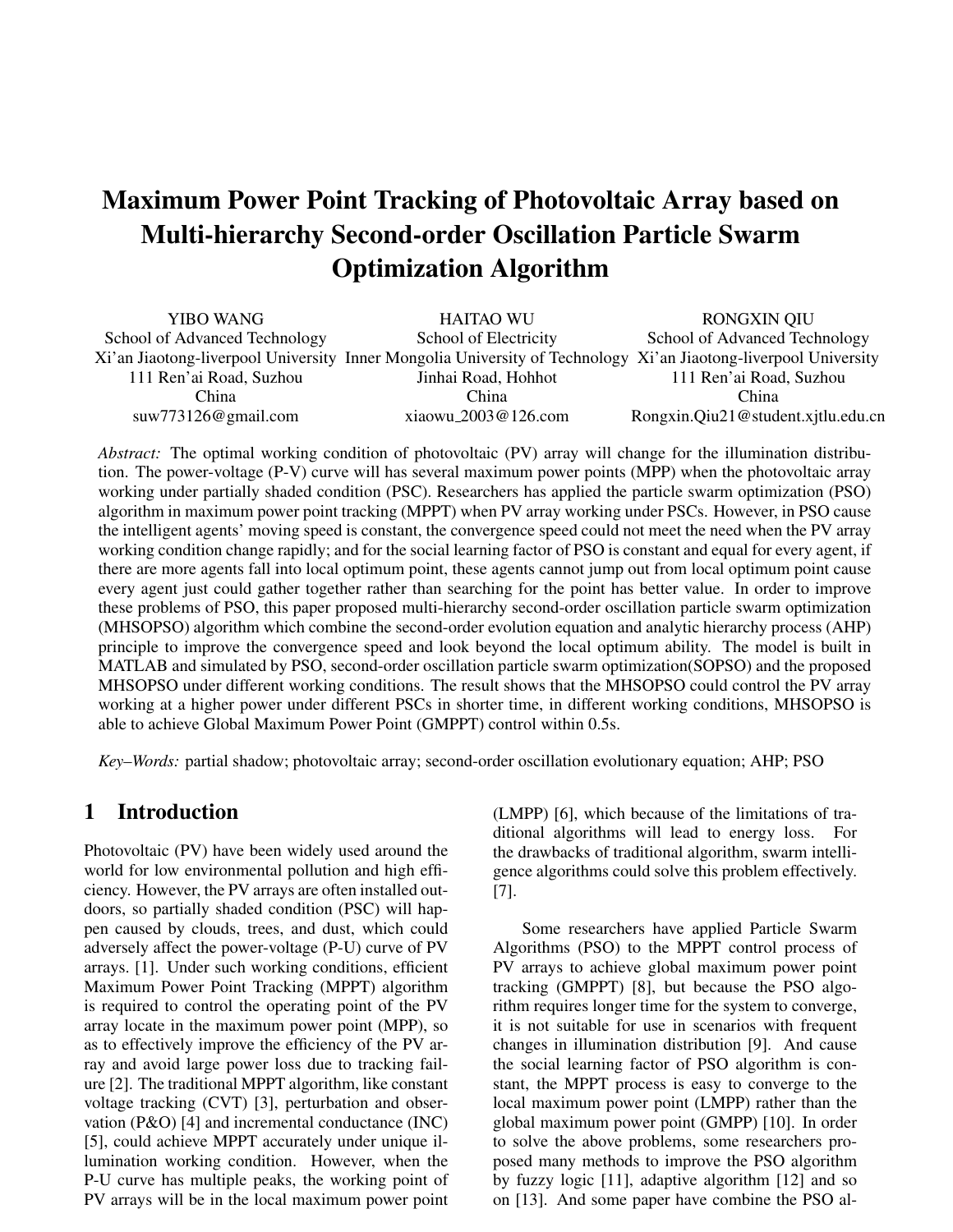gorithm with other soft computing algorithm, like Genetic Algorithm (GA) [14], Artificial Neural Network (ANN) [15].

Although there have been some approaches to improve PSO, they are more about improving the individual factors of the PSO algorithm rather than from the perspective of system convergence. In the MPPT control process, the whole MPPT control process can be divided into pre-algorithm and post-algorithm based on the number of iterations or the distance between agents. In the pre-algorithm, the agents are far away from each other and we want each agent to scan a larger area at a faster rate [16]. While in the poststage of the algorithm, the agents speed needs to decrease rapidly so that it can accurately converge at the GMPP point without oscillating for a long time [17].

Another problem that exists during the operation of the PSO algorithm is caused by the constant social learning factor [18]. When most of the agents are clustered together because they are not evenly distributed during initialization, even if there are a few agents located at points with higher fitness values, the whole algorithm will follow the principle of "majority rule" and move closer to the group of agents with lower fitness values [19].

In order to solve the problems mentioned above, this paper adopts Second-order Oscillation Particle Swarm Optimization (SOPSO) algorithm to divide the whole MPPT control process into two stages, pre-stage and post-stage [20]. The principle of the second-order oscillation damping coefficient in the automatic control principle is used to establish the second-order oscillation evolution equation, which is combined with the PSO algorithm, thus allowing the algorithm to have a large step size in the pre-stage and scan a larger area in a short time. In the post-stage of the algorithm, a small step size is used to convergence to the best agent, so that the agents can be precisely gathered at the GMPP. After that, the Multi-hierarchy Second-order Oscillation Particle Swarm Optimization (MHSOPSO) algorithm is proposed based on the Analytic Hierarchy Process (AHP) theory [21] [22]. All the agents are assigned social learning factors according to their fitness values. For the agents with high fitness value, the corresponding social learning factor is larger. By this improvement, it can effectively ensure that each agent can converge to the agent with the highest fitness value at a faster rate throughout the process, and at the same time, it also creates chance for the algorithm to jump out from LMPP.

## 2 PV array output P-U curve

The PV array output characteristics will change as the external illumination intensity changes. In this paper, four PV modules are connected in series, and the electrical parameters of each PV module are:

Open circuit voltage  $U_{OC} = 22.5V$ Short circuit current  $I_{SC} = 7.5A$ Voltage of MPP  $U_{MPP} = 17.5V$ Current of MPP  $I_{MPP} = 6.9A$ .

The P-U characteristic curve of the PV array under standard operating conditions (25◦C, 1000lx ) is shown in Figure 1.



Figure 1. PV array output characteristics curve under unique illumination conditions

## 3 Application of Multi-hierarchy Second-Order Oscillation Particle Swarm Algorithm in MPPT Control

## 3.1 Particle swarm optimization algorithm

Particle Swarm Optimization (PSO) is a mature multiagent optimization algorithm which has been widely used in different fields [23]. Suppose there are  $n$ agents searching for the optimal solution in a Ddimensional space, and the velocity and position update formulas for each agents are equations (1) and (2), respectively.

$$
v_{id}^{k+1} = \omega v_{id}^k + c_1 r_1 (p_{id}^k - x_{id}^k) + c_2 r_2 (p_{gd}^k - x_{gd}^k)
$$
\n(1)

$$
x_{id}^{k+1} = x_{id}^k + v_{id}^{k+1}
$$
 (2)

where  $\omega$  is the inertia weight factor,  $r_1$  and  $r_2$  are random numbers between  $(0,1)$ ,  $c_1$  and  $c_2$  are the selflearning factor and the social learning factor, respectively;  $k$  is the current iteration;  $i$  is the particle order;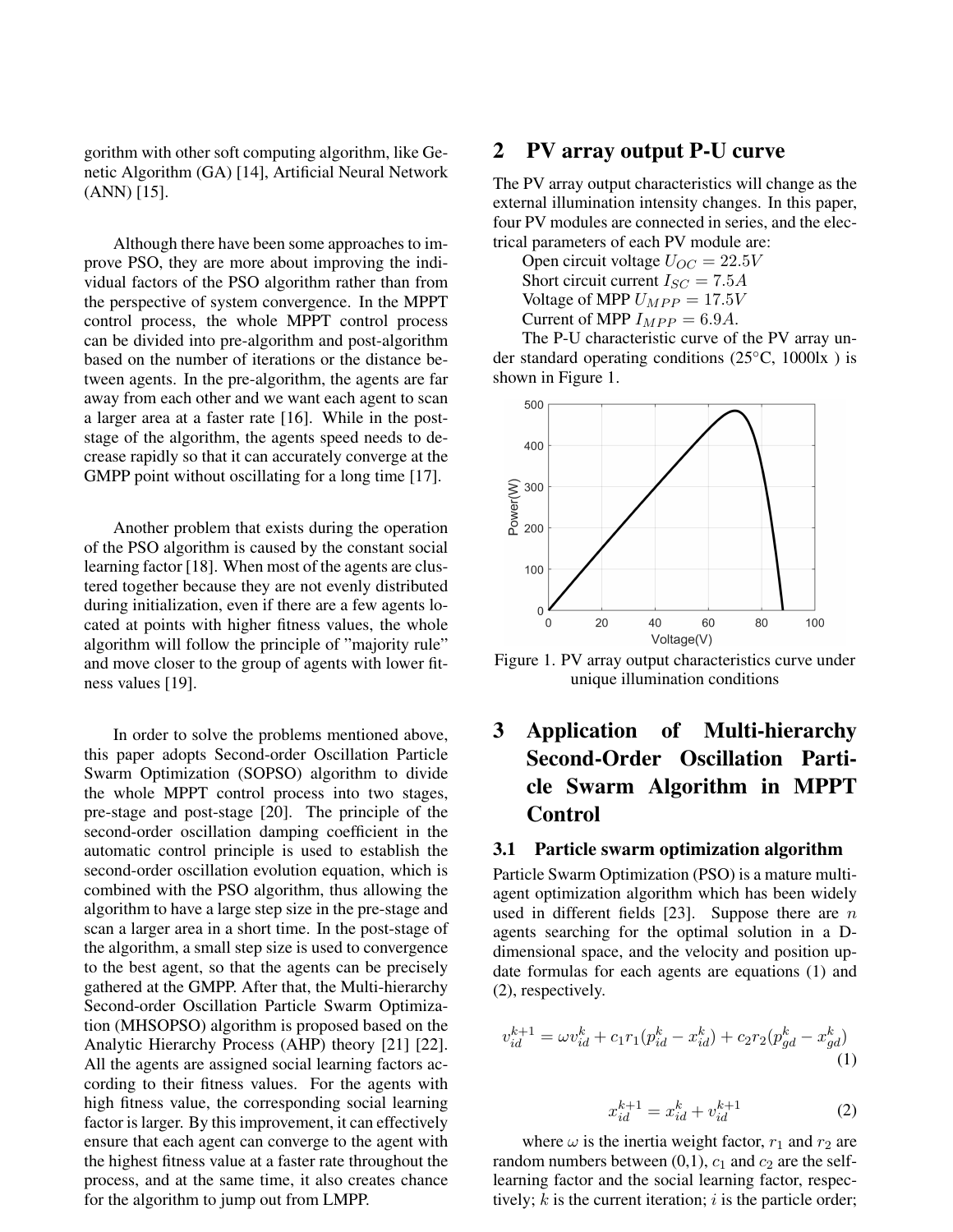$v_{id}$  is the current velocity of particle i in d-dimension,  $x_{id}$  is the current position of particle i in d-dimension,  $p_{id}$  is the individual optimal value of the particle in ddimension, and  $p_{qd}$  is the optimal value of all particles in d-diemnsion.

However, since the all parameters in the PSO algorithm are constant values, this will lead to a slow convergence of the algorithm [24]. The proof is as follows.

Let  $\phi_1 = c_1 r_1$  and  $\phi_2 = c_2 r_2$ , equation (1) and equation (2)can be written as equation (3) and equation (4) respectively.

$$
v_{id}^{k+1} = \omega v_{id}^k + \phi_1 (p_{id}^k - x_{id}^k) + \phi_2 (p_{gd}^k - x_{gd}^k)
$$
 (3)

$$
x_{id}^{k+1} = x_{id}^k + v_{id}^{k+1}
$$
 (4)

The velocity  $v$  update equation is equation  $(5)$ where *a* is the acceleration coefficient. *a* could be calculate by equation (6).

$$
v_{id}^{k+1} = v_{id}^k + a \tag{5}
$$

$$
a = \phi_1(p_i - x_i(k)) + \phi_2(p_g - x_i(k)) = x_i(k)''
$$
\n(6)

The equation (6) is the second-order differential equation. modify this equation by Laplace transform to get equation (7) which shows the searching position at  $k_{th}$  iteration.

$$
x_i(k) = C_1 \cos(\sqrt{\phi_1 + \phi_2 k}) + C_2 \sin(\sqrt{\phi_1 + \phi_2 k})
$$
\n(7)

The Laplace transform of equation (7) is deformed to equation (8)

$$
sx_i(s) + \phi_1 x_i(s) = \phi_1 p_i(s)
$$
 (8)

Transform equation (8) to equation (9)

$$
\frac{x_i(s)}{p_i(s)} = \frac{\phi_1}{s + \phi_1} \tag{9}
$$

The equation (9) shows that  $\phi_1(p_i - x_i(k))$  is equivalent to an inertial link with  $p_i$  as the input and  $x_i(k)$  as the output. Similarly,  $\phi_2(p_g-x_i(k))$  is equivalent to an inertial link with  $p<sub>g</sub>$  as the input and  $x<sub>i</sub>(k)$ as the output. The evolution equation of PSO algorithm could been considered as two inertial links in parallel. Since the input of the inertial link will tend to the input, if the  $p_i$  and  $p_q$  are constant, the  $x_i(t)$  will satisfy equation (10) when the system is stable

$$
x_i(k) \to \frac{\phi_1 p_i + \phi_2 p_g}{\phi_1 + \phi_2} \tag{10}
$$

The equation (7) shows that the  $x_i(t)$  will fluctuate in a constant region but it could not convergence during oscillation process, which means convergence speed  $x_i(t)$  is slow and tends to oscillate around the peak point.

For example, set the  $C_1 = 1$  and  $C_2 = 1$ ,  $\sqrt{\varphi_1 + \varphi_2} = 1$ , the function of position is shown in equation (8) and the corresponding figure is shown in figure 2. In this figure, the  $x_i(t)$  fluctuates between magine 2. In this lighter, the  $x_i(t)$  includes between  $-\sqrt{2}$  and  $\sqrt{2}$  when the k change from negative infinity to infinity. For this drawback of PSO algorithm, the second-order oscillation factor could improve PSO algorithm to avoid this problem [25].

$$
x_i(k) = \cos(k) + \sin(k) \tag{11}
$$



Figure 2. PSO algorithm position function

From the above analysis, it can be concluded that learning by agents with higher adaptation values makes the PSO algorithm have global search capability, but due to the fixed parameters in the algorithm, it cannot be changed adaptively with the operation phase of the algorithm, which leads to a slow convergence of the algorithm and is prone to premature aging.

### 3.2 Second-order oscillation particle swarm optimization algorithm

The core idea of the second-order oscillation particle swarm algorithm (SOPSO) is to introduce the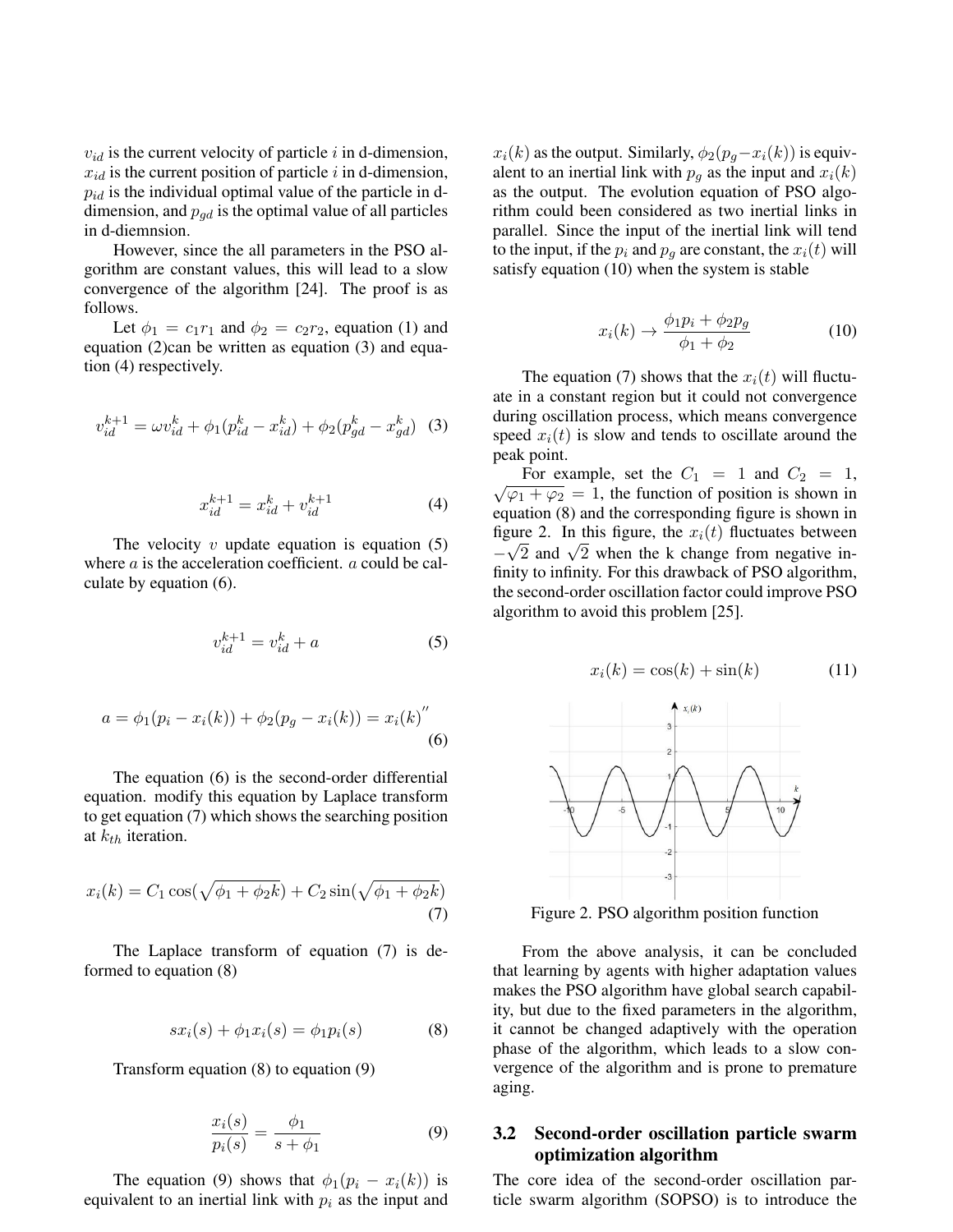characteristics of the second-order oscillatory evolution equation in both over-damped and under-damped cases into the self-learning factor and the social learning factor [26].

In order to solve the problem and be able to ensure that the algorithm has different search capabilities and convergence speed at different stages, the SOPSO algorithm is therefore established.The speed and position update equations of the SOPSO algorithm are equation (12) and equation (13), respectively.

$$
v_{id}^{k+1} = \omega v_{id}^k + \phi_1 (p_{id}^k - (1 + \xi_1) x_{id}^k - \xi_1 x_{id}^{k-1})
$$

$$
+ \phi_2 (p_{gd}^k - (1 + \xi_2) x_{gd}^k + \xi_2 x_{gd}^{k-1})
$$
(12)

$$
x_{id}^{k+1} = x_{id}^k + v_{id}^{k+1}
$$
 (13)

In these two equations, if just consider the second part of the velocity update equation, which means:

$$
v_i'(k+1) = \phi_1(p_i - (\xi_1 + 1)x_i(k) + \xi_1 x_i(k-1))
$$
\n(14)

Then:

$$
x_i(k+1) - x_i(k) - (x_i(k) - x_i(k-1)) =
$$
  
\n
$$
\phi_1(p_i - (\xi_1 + 1)x_i(k-1)) - (x_i(k) - x_i(k-1))
$$
\n(15)

Taking the Laplace transform for this equation (15) to get equation (16)

$$
\frac{x_i(s)}{p_i(s)} = \frac{\phi_1}{s^2 + (\phi_1 \xi_1 + 1)s + \phi_1}
$$
 (16)

The roots of this second-order transform function are:

$$
R_{1,2} = \frac{-\left(\phi_1 \xi_1 + 1\right) \pm \sqrt{\left(\phi_1 \xi_1 + 1\right)^2 - 4\phi_1}}{2} \tag{17}
$$

if  $(\phi_1 \xi_1 + 1)^2 \ge 4\phi_1$ , the algorithm converge gradually, system working at over-damped state,  $\xi_1 >$  $2\sqrt{\phi_1} - 1$  $\frac{\varphi_1 - 1}{\phi_1}$ .

if  $(\phi_1 \xi_1 + 1)^2$  <  $4\phi_1$ , the algorithm converge oscillatory, system working at under-damped state,  $\xi_1 < \frac{2\sqrt{\phi_1}-1}{\phi_1}$  $\frac{\varphi_1 - 1}{\varphi_1}$ .

Similarly, when  $\xi_2 \geq \frac{2\sqrt{\phi_2}-1}{\phi_2}$  $\frac{\varphi_2-1}{\varphi_2}$ , the algorithm converge gradually; when  $\xi_2 < \frac{2\sqrt{\phi_2}-1}{\phi_2}$  $\frac{\varphi_2-1}{\varphi_2}$ , the algorithm convergence oscillatory. Gradual convergence and oscillatory convergence are shown in Figure 3 and Figure 4, respectively [27] [28].



Figure 4. Oscillatory convergence

In the whole global search process, the algorithm takes oscillatory convergence in the pre-stage to ensure the algorithm can have strong search capability; the algorithm takes gradual convergence in the poststage to enable the algorithm to have high development capability and convergence precision.

## 3.3 Multi-hierarchy second-order oscillation particle swarm optimization algorithm

Although the SOPSO can adjust the convergence speed and exploration accuracy at different stages, in the mutual learning process between agents, each agent occupies the same social weight, which will lead to the agents with higher fitness value will also be affected by the agents with lower fitness value, which may lead to the reverse learning process between agents, so that the system finally converges to the local optimal point. At the same time, the SOPSO has poor diversity, and there is no targeted acceleration strategy for distant agents. By Analytic Hierarchy Process (AHP) [29], the agents are divided into different hierarchies and weight sizes are determined by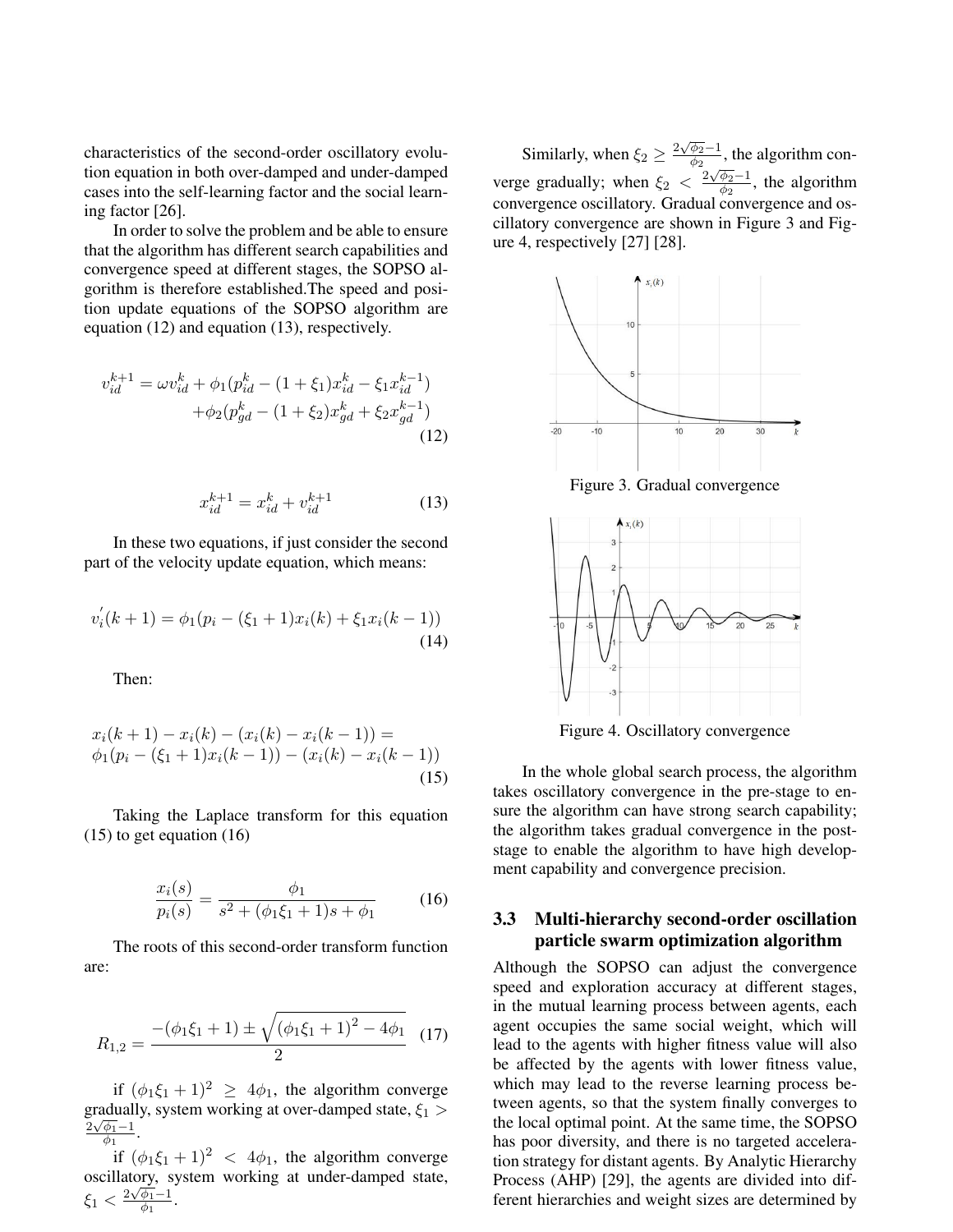the hierarchy differentiation factor  $\omega_{AHP}$  of the corresponding agents to establish Multi-hierarchy Secondorder Oscillation Particle swarm optimization (MH-SOPSO).

In order to calculate  $\omega_{AHP}$  and distinguish the hierarchy in which different agents are located, first, the judgment matrix A is constructed by equation (18)

$$
A = \begin{bmatrix} P_{1} & P_{1} & P_{n} \\ \vdots & \vdots & \vdots \\ P_{1} & P_{n} & P_{n} \end{bmatrix}
$$
 (18)

where  $P_n$  is the fitness value of the  $n<sub>t</sub>h$  agent. After that, the hierarchy factor  $\omega_{AHP}$  is solved by geometric averaging.

$$
\omega_{AHP} = \frac{\left(\prod_{j=1}^{n} P_j / P_i\right)^2}{\sum_{i=1}^{n} \left(\prod_{j=1}^{n} P_j / P_i\right)^{\frac{1}{n}}}, i = 1, 2 \dots n \quad (19)
$$

In order to verify the acceptability of the judgment matrix, the Consistency Index  $(CI)$  needs to be calculated by equation (20)

$$
CI = \frac{\lambda_{\text{max}} - n}{n - 1} \tag{20}
$$

where,  $\lambda_{max}$  is the maximum eigenvalue of matrix A. Finally, the Consistency Ratio  $(CR)$  needs to be calculated as:

$$
CR = \frac{CI}{RI} \tag{21}
$$

where  $RI$  is the average random consistency indicator, which can be taken according to Table 1.

Table 1. Table of average random consistency  $ind_{\alpha}$  values  $i_{\alpha}$ 

| index values |  |  |      |      |  |  |  |
|--------------|--|--|------|------|--|--|--|
|              |  |  |      |      |  |  |  |
| R)           |  |  | 0.52 | 0.89 |  |  |  |

When  $CR < 0.10$ , the consistency of matrix A is considered acceptable. At this time, the  $\omega_{AHP}$  can be calculated by equation (22):

$$
\omega_{AHP} = \omega_{\text{max}}/_{\omega_i} \tag{22}
$$

where  $\omega_{max}$  is the maximum hierarchy factor value among all agents and  $\omega_i$  is the corresponding hierarchy factor of the  $i_{th}$  particle.

When  $CR > 0.10$ , the hierarchy factor  $\omega_{AHP}$  can be assigned directly by equation (23):

$$
\omega_{AHP} = 1 \tag{23}
$$

The MHSOPSO algorithm velocity and position update formulas are equations (24) and (25) respectively.

$$
v_{id}^{k+1} = \omega v_{id}^k + \phi_1 (p_{id}^k - (1 + \xi_1) x_{id}^k - \xi_1 x_{id}^{k-1}) +
$$

$$
\omega_{AHP} \phi_2 (p_{gd}^k - (1 + \xi_2) x_{gd}^k + \xi_2 x_{gd}^{k-1})
$$
(24)

$$
x_{id}^{k+1} = x_{id}^k + v_{id}^{k+1}
$$
 (25)

#### 3.4 MPPT control based on MHSOPSO

In the process of MPPT control of PV array through MHSOPSO algorithm, the controller output duty cycle is the particle location, and each agent corresponds to the PV array output power value as the objective function. When the system enters the steady state, in order to avoid small light changes leading to overcalculation, the algorithm restart condition is set as shown in equation (26). If the sudden illumination change is considered when the difference between the previous and subsequent power sampling is greater than 5% of PV output power:

$$
\frac{|P_{(k)} - P_{(k-1)}|}{P_{(k)}} > 5\%
$$
\n(26)

The MHSOPSO algorithm flow is:

(1) Initialize the position, velocity, and fitness value of each agent in MHSOPSO algorithm.

(2) Calculate the adaptation value corresponding to each agent, which is the corresponding power value at each duty cycle.

(3) If the iteration  $<$ 3, then take

$$
\xi_1 < \frac{2\sqrt{\phi_1} - 1}{\phi_1}, \xi_2 < \frac{2\sqrt{\phi_2} - 1}{\phi_2}
$$

The current number of iterations  $>3$  is taken as:

$$
\xi_1 > \frac{2\sqrt{\phi_1} - 1}{\phi_1}, \xi_2 > \frac{2\sqrt{\phi_2} - 1}{\phi_2}
$$

(4) Constructing a judgment matrix A based on the fitness values of all agents, and solving the hierarchy factor  $\omega_{AHP}$  by equations (18) to (23).

(5) Based on equations (24) and (25), update the agent velocities and positions.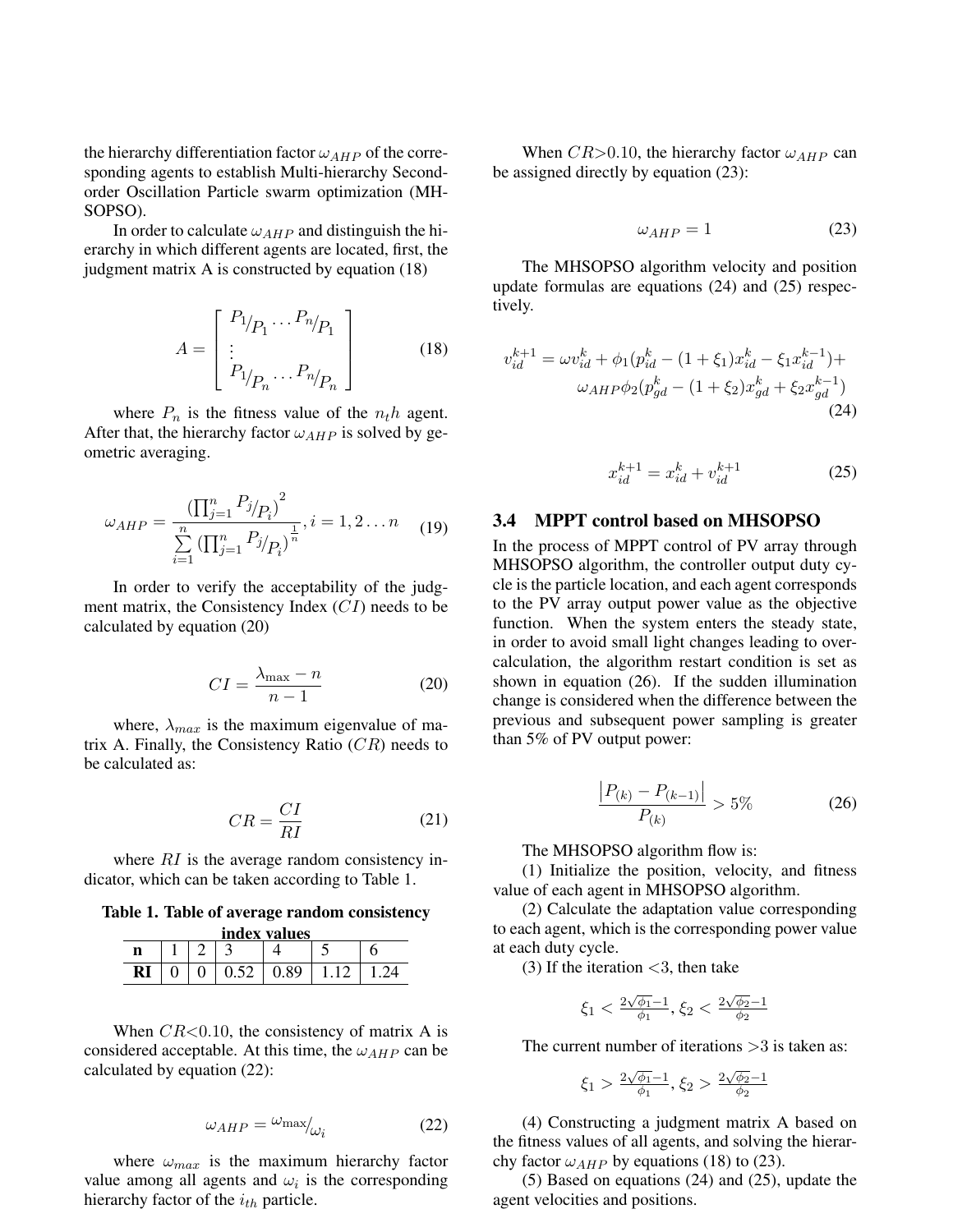(6) Compare the optimal fitness value reached by the agent with the fitness value corresponding to the current position, and if the historical optimal fitness value is greater than the current fitness value, learn from the historical optimal fitness value; otherwise, update the maximum fitness value of the particle.

(7) Comparing the maximum fitness value of each individual to obtain the population maximum fitness value.

(8) Judge whether the PV array power value satisfies equation (18), if it does, go back to step (1), if it does not, go back to step (2).

According to the principle of MHSOPSO algorithm, the flow chart of MPPT control algorithm under different working conditions is shown in Figure 5.



Figure 5. The flowchart of MHSOPSO for MPPT

## 4 Simulation analysis

The structure diagram of the PV array MPPT control system is shown in Figure 6. In order to avoid hot spot effect and protect the PV modules, a bypass diode will be connected in parallel at each PV module output port. PWM block is pulse width modulator, its switching frequency is  $10^4$  Hz. In the BOOST circuit, the filter capacitor  $C_1$  is 59e-6F, the booster inductor  $L$  is 2e-3H, and the DC bus capacitor  $C_2$ is 90e-6F. The initial positions of the six agents are uniformly distributed in the interval [0.1 0.9], where the positions of the agents correspond to the duty cycle of the switching tubes in the BOOST circuit, and the adaptation value of the agents is the power value corresponding to each agent. The controller sampling time  $T = 0.015$ s. To verify the superiority of the MHSOPSO algorithm, the control effects of the PSO, SOPSO and MHSOPSO algorithms are compared under three working conditions.



Figure 6. Structure of PV array MPPT control system

## 4.1 MPPT control under standard operating conditions

When the PV array works under standard working conditions,  $U_{MPP} = 70V$ ,  $P_{MPP} = 480W$ , and the MPPT of PV array is realized by PSO , SOPSO and MHSOPSO. the comparison graph of output power curve obtained by three algorithms is shown in Figure 7, the control of PV array by standard PSO algorithm It takes 1.80s to achieve MPPT at the operating point, which is slower to converge and oscillation more during the tracking process; SOPSO algorithm takes 1.15s to achieve MPPT control, and the system can enter steady state after 0.45s under MHSOPSO control, and the power fluctuation is smaller during the response.



Figure 7. Comparison of PSO, SOPSO and MHSOPSO output power curves under unique illumination condition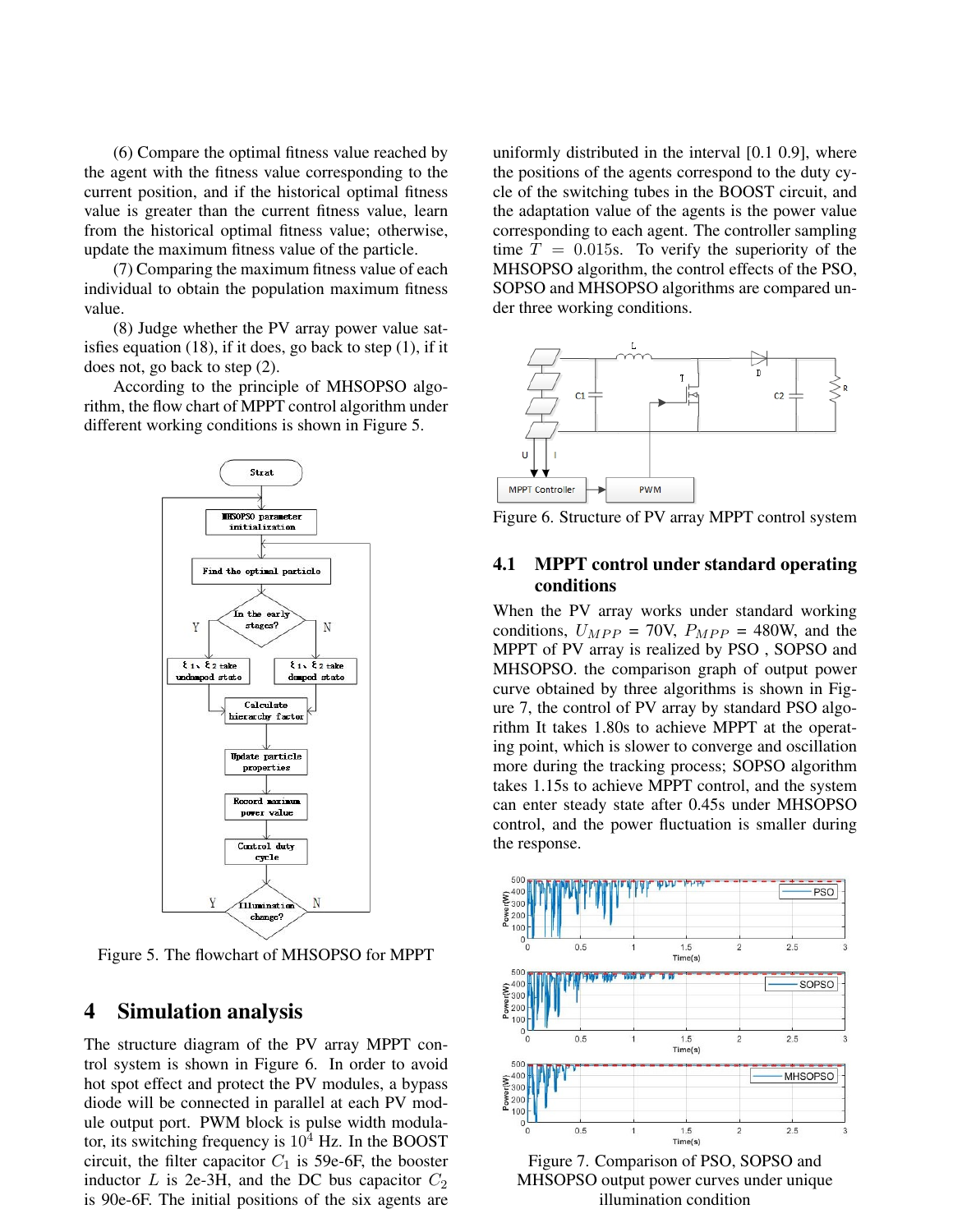### 4.2 MPPT control under partial shading

The PV modules are linked in parallel with a bypass diode, thus the PV array's P-U output characteristic curve will have multiple peaks when the PV array is subjected to the external environment and partial shading condition (PSC). In this simulation, two PSCs are set. In PSC1, the illumination intensity of the four PV modules are [1000 1000 600 600]lx,  $P_{MPP}$ =310W under this working condition; in PSC2, the four PV modules are subjected to illumination intensity of  $[1000 800 600 400]$  lx,  $P_{MPP} = 235W$  in PSC2. The PV array P-U characteristic curves under two shading modes are shown in Figure 8, where all LMPP are marked with black circles and GMPP are marked with black dots.



Figure 8. PV array output characteristic curves under two partial shading environments





The simulation results performed by PSO, SOPSO and MHSOPSO in two PSCs are shown in Fig.9 and Fig.10, respectively. According to the simulation results of the three algorithms under PSCs, it can be seen that SOPSO has faster search speed in the early stage and more accurate tracking ability in the later stage compared with the traditional PSO algorithm, while MHSOPSO can make the particles farthest from the beat particles learn quickly toward the optimal value, converge faster, and have certain ability to jump out of the local optimum. Under the two PSCs, the PSO algorithm takes 1.40s and 1.56s to track to the maximum power point, respectively, and the SOSPO algorithm achieves MPPT after 0.78s and 0.99s, while under the control of MHSOPSO, the PV array operating point can converge at the MPP in 0.32s and 0.42s, respectively, with faster tracking speed.



Figure 10. Comparison of PSO, SOPSO and MHSOPSO output power curves at PSC2

#### 4.3 MPPT control under dynamic process

After the system is stabilized, if the degree of PV array output power variation satisfies equation (26), the particle position is initialized in the resolution domain and the maximum power point is retraced. Figure 11 shows the power waveforms of the MPPT control by PSO, SOPSO, and MHSOPSO algorithms during the abrupt change of the operating environment of the PV array from the standard working condition to PSC1 at 3s and to PSC2 at 6s, respectively. Under standard working conditions, the PSO algorithm stabilizes the system in 1.798 seconds, the SOPSO algorithm stabilizes the system in 1.15 seconds, and the MHSOPSO algorithm enters the steady state after 0.45 seconds. With the first sudden change of illumination, the PSO algorithm required 1.56 seconds to reach MPPT, SOPSO algorithm took 1.06 seconds, and MHSOPSO took 0.34 seconds to stabilize; with the second change of illumination, the PSO algorithm took 1.99 seconds to reach MPPT, SOPSO algorithm took 1.13 seconds to reach MPPT, while MHSOPSO could reach MPPT within 0.39 seconds after the change in illumination.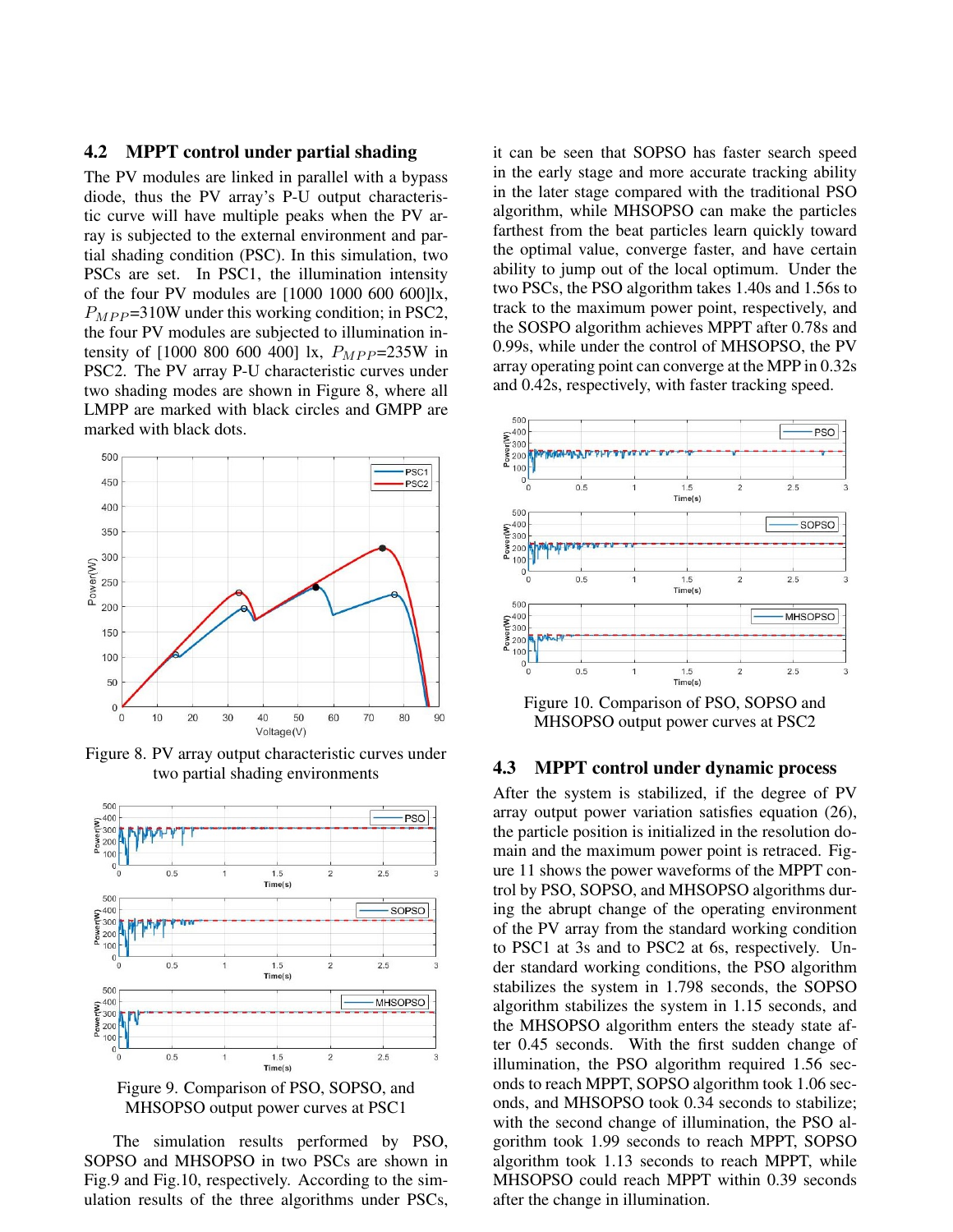

Figure 11. Comparison of PSO, SOPSO and MHSOPSO output power curves under dynamic process

## 5 Conclusion

The paper analyze the PSO algorithm from the Laplace domain perspective, equate the algorithm to two inertial links in parallel, and obtain the expression for the position when the coefficients are constant, thus demonstrating the disadvantages of the algorithm such as easy prematureness in the global search process, falling into local optimum and slow convergence. After that, the SOPSO algorithm is improved by using different damping coefficients to control the motion speed of each agent in the algorithm according to the pre-stage and post-stage algorithm. In order to decrease the possibility to fall into LMPP in the algorithm and also to further speed up the algorithm operation, the MHSOPSO algorithm is obtained by combining with AHP theory. The above algorithm is applied to the PV MPPT control process and tested under different working conditions. The results show that the MHSOPSO algorithm has the advantages of wide exploration range and fast convergence compared with the other two algorithms, and can be used in the environment with frequent changes of light distribution.

#### *References:*

- [1] W. Hayder, A. Abid, M. Ben Hamed, E. Ogliari and L. Sbita, Comparison of MPPT methods FLC & PSO for PV system under variable irradiance and temperature, *2021 18th International Multi-Conference on Systems, Signals & Devices (SSD)* , 2021, pp. 1247-1251.
- [2] D. Singh and H. Singh, Technical Survey and review on MPPT techniques to attain Maximum Power of Photovoltaic system, *2019 5th Interna-*

*tional Conference on Signal Processing, Computing and Control (ISPCC)*, 2019, pp. 265-268.

- [3] X. Meng, M. Leng, H. Zhang and T. Xu, MPPT control strategy based on CVT and variable step hysteresis comparison method, *2017 29th Chinese Control And Decision Conference (CCDC), 2017*, pp. 3252-3257.
- [4] T. Selmi, M. Abdul-Niby, L. Devis and A. Davis, PO MPPT implementation using MAT-LAB/Simulink, *2014 Ninth International Conference on Ecological Vehicles and Renewable Energies (EVER)*, 2014, pp. 1-4.
- [5] K. Jain, M. Gupta and A. Kumar Bohre, Implementation and Comparative Analysis of PO and INC MPPT Method for PV System, *2018 8th IEEE India International Conference on Power Electronics (IICPE)*, 2018, pp. 1-6.
- [6] L. Xu, R. Cheng, Z. Xia and Z. Shen, Improved Particle Swarm Optimization (PSO) based MPPT Method for PV String under Partially Shading and Uniform Irradiance Condition,*2020 Asia Energy and Electrical Engineering Symposium (AEEES)*, 2020, pp. 771-775.
- [7] L. Xu, R. Cheng, Z. Xia and Z. Shen, Improved Particle Swarm Optimization (PSO) based MPPT Method for PV String under Partially Shading and Uniform Irradiance Condition, *2020 Asia Energy and Electrical Engineering Symposium (AEEES)*, 2020, pp. 771-775.
- [8] Wang Yunliang and Bian Nan, Research of MPPT control method based on PSO algorithm, *2015 4th International Conference on Computer Science and Network Technology (ICC-SNT)*, 2015, pp. 698-701.
- [9] M. K. Gawande, S. G. Ghulaxe, T. R. Mahatme, A. S. Salvi and M. D. Bagewadi, Modern approach for hybridization of PSO-INC MPPT methods for efficient solar power tracking, *2021 2nd Global Conference for Advancement in Technology (GCAT)*, 2021, pp. 1-6.
- [10] Y. Kondo, V. Phimmasone, Y. Ono and M. Miyatake, Verification of efficacy of PSO-based MPPT for photovoltaics, *2010 International Conference on Electrical Machines and Systems*, 2010, pp. 593-596.
- [11] N. Priyadarshi, S. Padmanaban, J. B. Holm-Nielsen, F. Blaabjerg and M. S. Bhaskar, An Experimental Estimation of Hybrid ANFIS–PSO-Based MPPT for PV Grid Integration Under Fluctuating Sun Irradiance, *in IEEE Systems Journal, vol. 14, no. 1*, pp. 1218-1229, March 2020.